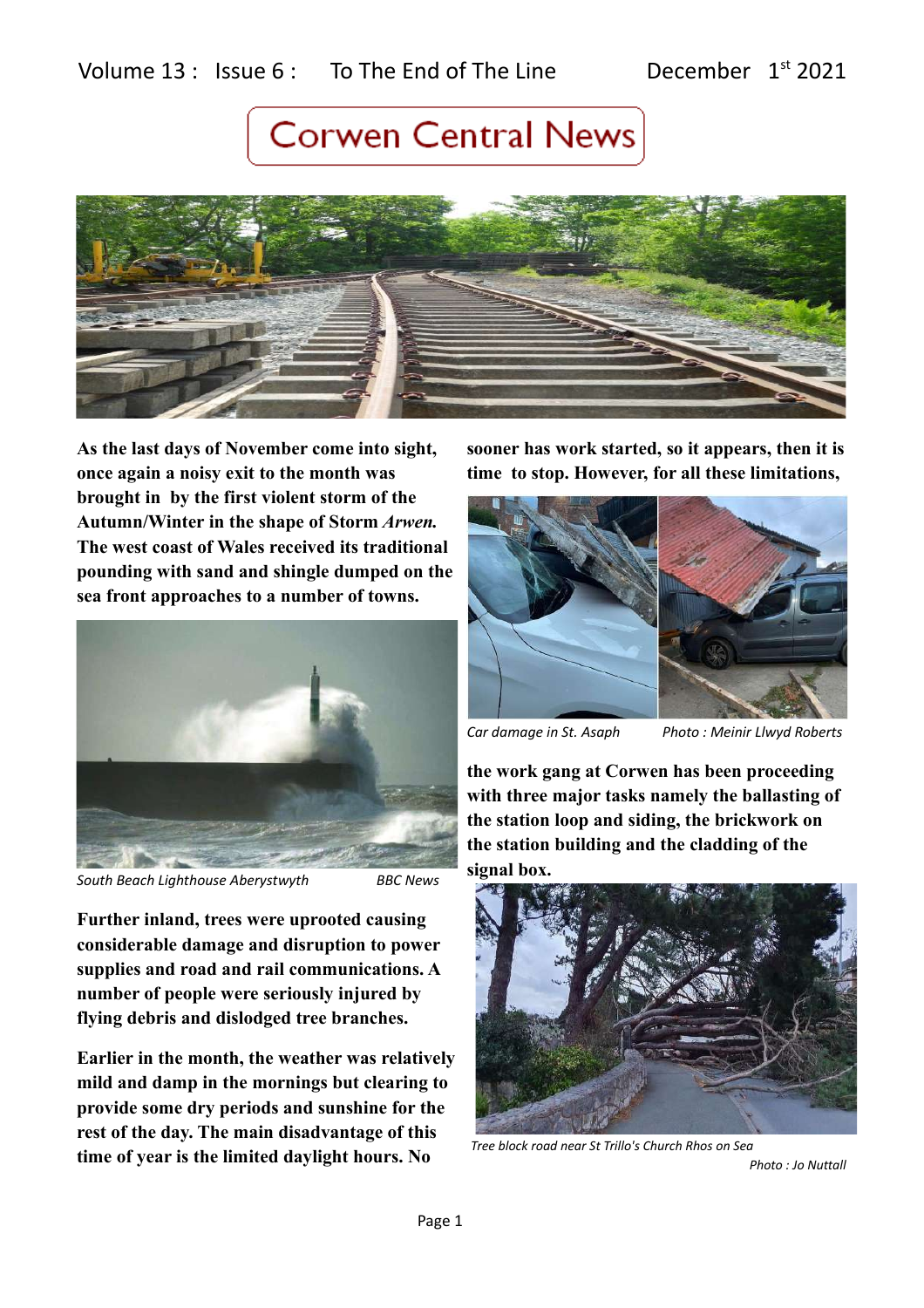#### **Ballast in the station loop**

The main ballasting of the station loop and Down Siding has now been completed. Lifting and packing of the track is the next move so that the points can be aligned and the joints welded at the east (Carrog) end of the Up platform. It is only at this stage can a tamping machine be brought on site to complete/confirm levels and alignment.



 *Ballast dropped in Green Lane Head shunt Photo: GJ*

Approximately 300 tons of ballast has been dropped through the station site, using four



*"Two down Two to go" - Loading Ballast at Bonwm Farm Photo : PR*

assorted ballast wagons and the Shark ballast plough powered by the Llangollen 08 yard shunter.



*Ballast plough ready to push the stone to each side Photo : GJ*

The stone was brought in from the stock pile at Bonwm Farm placed ready for the finishing moves in Corwen station.



*Ballast complete in the down platform - looking east Photo : PR*

 It is estimated that there is about 150 tons still remaining at Bonwm Farm , some of which will be used to fill in at Corwen, prior to final tamping.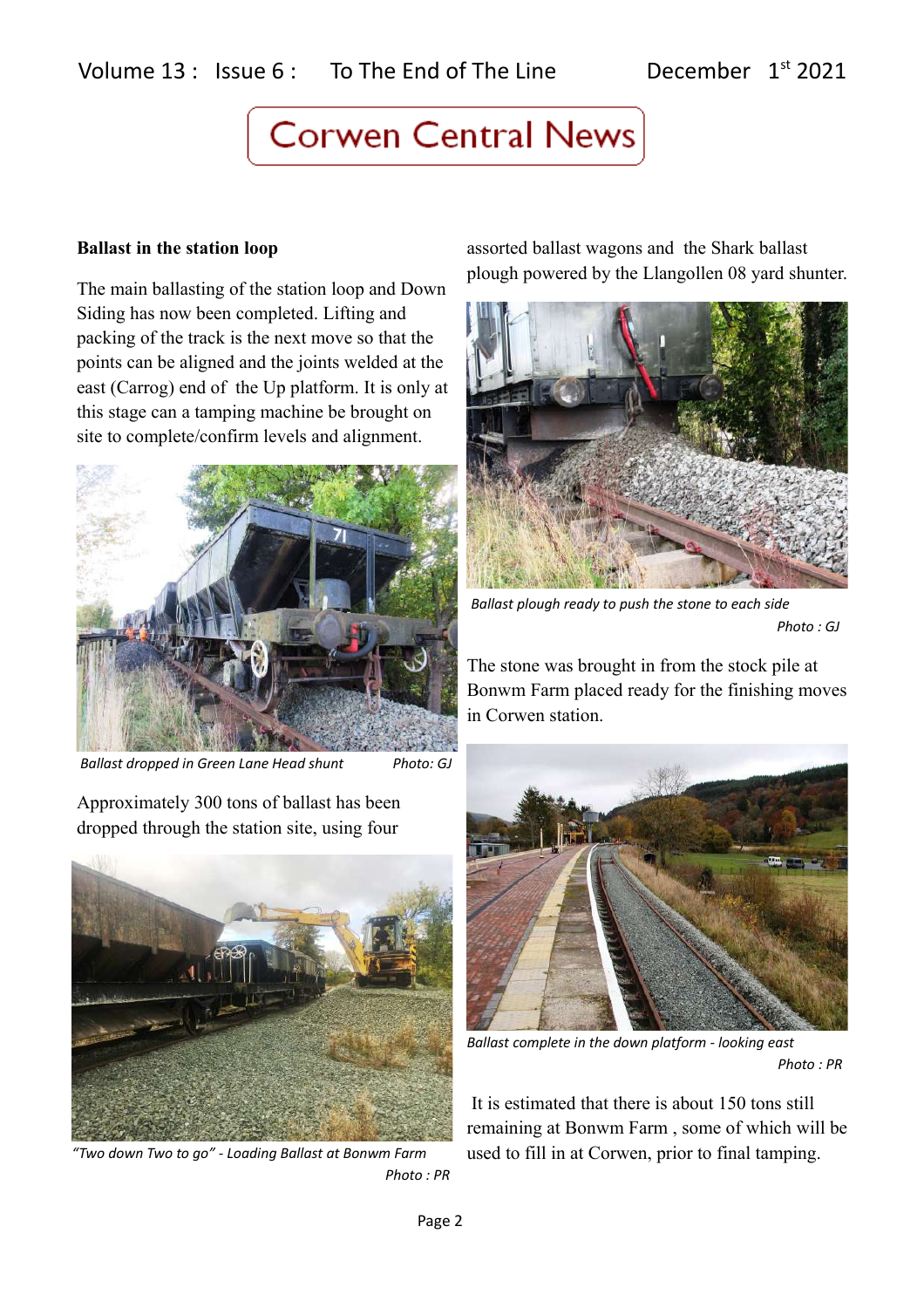### **Signal Box**

The cladding of the signal box has moved on since last month, and is very nearly complete.. Some excellent patient work by the gang has led to some very smart results.



*SIgnal Box cladding neatly surrounds locking room window Photo : PR*

The addition of the window frames and careful fitting of the wood over the window arches of the Locking Room makes for a fine finish.

The realigning of the steps down to the signal box basement and the addition of safety hand rails all contribute to restoration of quality.

### **Station building**

The brickwork on the station building has been growing apace, along with the addition of door and window frames.

The stone window sills look very good and work has now started on adding in the arched brick work above the doors. Formers have been used to support each arch which are then removed once the mortar has set.



*Archway takes shapes over the west facing doorway Photo : PR*

### **Rare sighting**

As the track/sleeper renewal has gone ahead in Llangollen Station about 50 tons of used ballast has been reclaimed and placed into the Mermaid side tipper wagons. These have been taken to Corwen where the material will be used to fill in low points along the side of the track. Over the last



 *Class 26 - 5310, driven by Tez Pickthall runs though the*  down platform extensive photo : PR

two weekends of November these recovered ballast trains were tripped to Corwen behind Class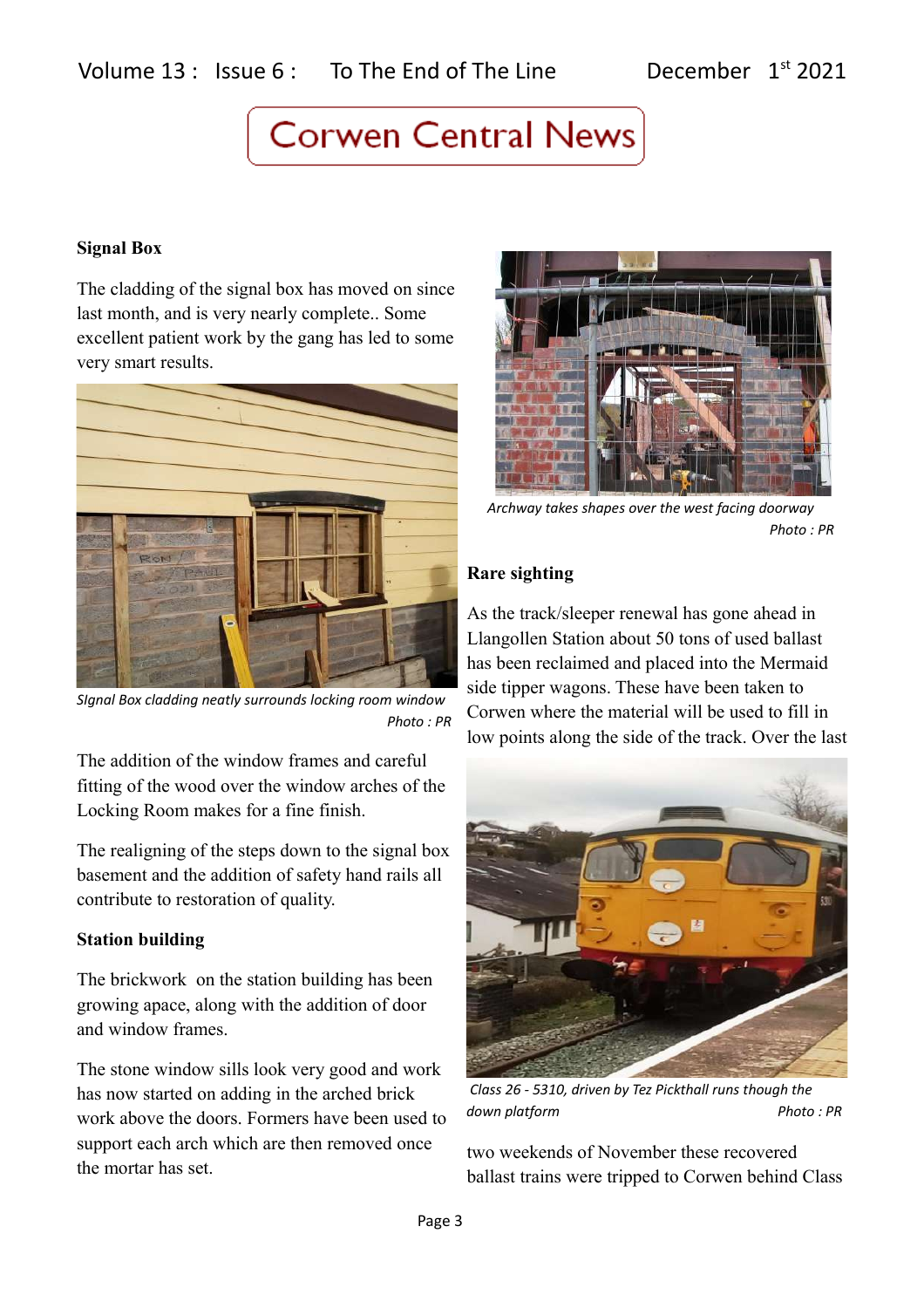26 diesel 5310. This was the first time, since a breaker's train was worked to Green Lane behind a **the Canopy Appeal -** *Please make cheques*  member of the same class in 1964, that a mainline diesel had arrived in Corwen. The breaker's train was used to take up the track after the original line *Railway Trust, The Station, Abbey Road,*  closed consequent upon the Beeching Report.

### **Funding and Lucky Numbers**

| 1                                 | $\overline{2}$  | 3          |       | 4 5 6 7 |    |                | 8   | 9  | 10 |
|-----------------------------------|-----------------|------------|-------|---------|----|----------------|-----|----|----|
| 11                                | 12              | -13        | - 14  |         |    | 15 16 17 18    |     | 19 | 20 |
| 21                                | 22 <sub>2</sub> | $\vert$ 23 |       |         |    | 24 25 26 27    | -28 | 29 | 30 |
| 31                                | 32              | - 33       |       |         |    | 34 35 36 37    | 38  | 39 | 40 |
| 41                                | 42              | - 43       |       |         |    | 44 45 46 47 48 |     | 49 | 50 |
| 51                                | 52              | - 53       |       |         |    | 54 55 56 57    | 58  | 59 | 60 |
| 61                                | 62              | 63         |       | 64 65   | 66 | 67             | 68  | 69 | 70 |
| 71                                | 72              | - 73       | 74 75 |         |    | 76 77 78       |     | 79 | 80 |
| <b>Lucky Numbers</b>              |                 |            |       |         |    |                |     |    |    |
| This month's winning number is 22 |                 |            |       |         |    |                |     |    |    |

This month's winner of Lucky Numbers is **Nan Williams** with **number 22** who , along with her husband has supported the Corwen Raffle since its inception. Many congratulations go to Nan on her win. The customary £50 cheque will make its way to you shortly.

As this year draws to a close, the Project's treasurer, Paul Bailey writes : " Thank you to everyone that has supported our Corwen Raffle over the last 5 years, which has resulted in a great boost to our Corwen funds leading to a successful outcome for our various projects. The last few Llangollen Railway 2022 Calendars ( 20 @ £6 each) and 10 packs of Xmas cards ( Berwyn snow scene by Neil Evans  $\omega$  £5 for pack of 10) remain to be sold".

*For donations to* **the Corwen Project especially**  *payable to CCRD (Corwen Central Railway Development ) and forward to the Llangollen Llangollen, LL20 8NS*

*If you want more details /payment options. on any of the appeals or merchandise then please contact Paul Bailey on 01490 450271 or email ["paulbaileywincham@yahoo.co.uk"](mailto:paulbaileywincham@yahoo.co.uk)*

### **End Piece**

The arrival of Christmas and the New Year brings in its wake a whole host of traditions both religious and secular. Many local primary schools will be putting on for example a Nativity Play whilst more senior schools and colleges might be entertaining their local communities with some element of musical theatre.



*The Christmas Pantomime colour lithograph book cover, 1890, showing harlequinade characters Source : UniKent*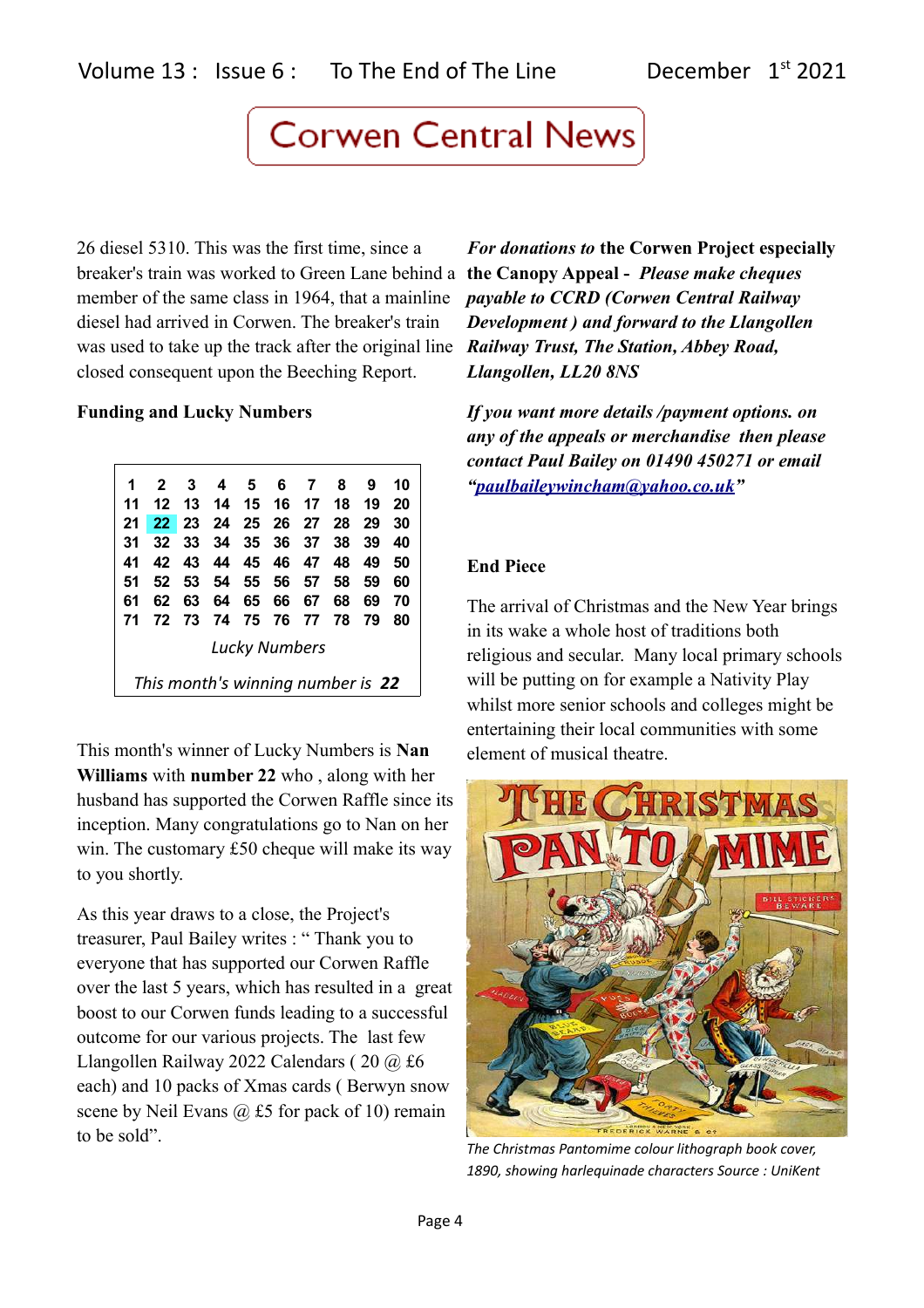For the country as a whole many families will be booking some seats in a village hall or professional theatre to see and join in with a Pantomime – *Peter Pan, Cinderella, Puss in Boots* etc. Modern pantomime includes songs, gags, slapstick comedy and dancing. It employs gendercrossing actors and combines topical humour with a story more or less based on a well-known fairy tale, fable or folk tale.

The word pantomime was adopted from the Latin word pantomimus which in turn derives from the Greek word pantomimos, consisting of παντο- (panto-) meaning "all", and μῖμος (mimos), meaning a dancer who acted all the roles or all the story. The Roman pantomime drew upon the Greek tragedy and other Greek genres from its inception, The English word came to be applied to the performance itself. According to a lost oration by Aelius Aristides, the pantomime was known for its erotic content and the effeminacy of its dancing.

Roman pantomime was a production, usually based upon myth or legend, for a solo male dancer —clad in a long silk tunic and a short mantle (pallium) that was often used as a "prop" accompanied by a sung libretto (called the fabula saltica or "dance-story") rendered by a singer or chorus (though Lucian states that originally the pantomime himself was the singer). Music was supplied by flute and the pulse of an iron-shod shoe called a scabellum. The dancer danced all the roles, relying on masks, stock poses and gestures and a hand-language (cheironomy) so complex and expressive that the pantomime's hands were commonly compared to an eloquent mouth.

Roman pantomime was immensely popular from the end of the first century BC until the end of the sixth century AD, a form of entertainment that spread throughout the empire where, because of its wordless nature, it did more than any other art to foster knowledge of the myths and Roman legends that formed its subject-matter – tales such as those of the love of Venus and Mars and of Dido and Aeneas.



*2nd-century Macedonian theatrical sculpture, thought to represent a pantomime's mask Photo: Fkitselis*



*St. George slays the dragon, in a 2015 Boxing Day production, by the St Albans Mummers. Photo : Michael Maggs*

In the Middle Ages, the Mummers Play was a traditional English folk play, based loosely on the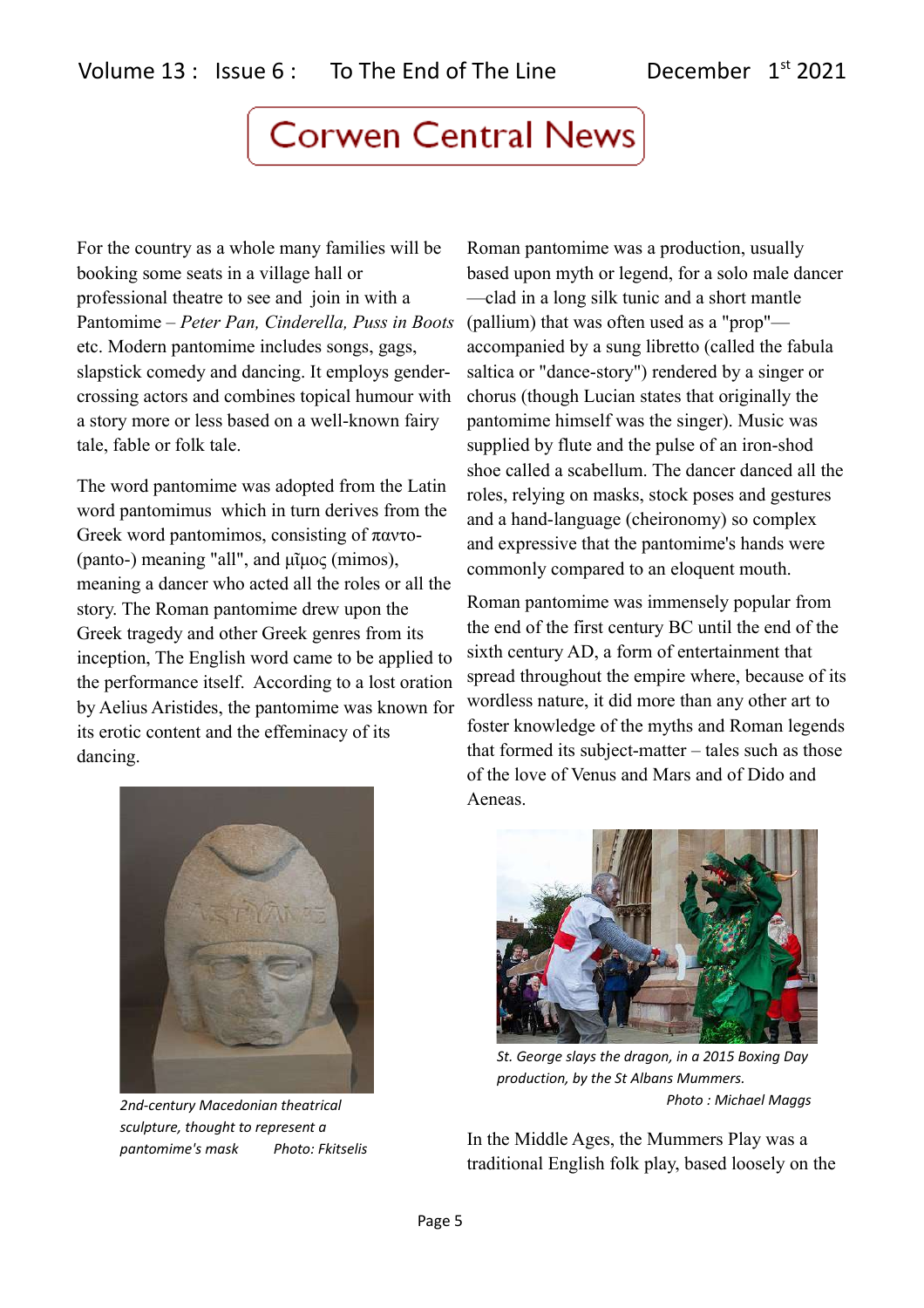Saint George and the Dragon legend, usually performed during Christmas gatherings, which contained the origin of many of the typical elements of the pantomime, such as stage fights, coarse humour and fantastic creatures,gender role reversal, and good defeating evil. Precursors of pantomime also included the masque, which grew in pomp and spectacle from the 15th to the 17th centuries.

The development of English pantomime was also strongly influenced by the continental *commedia dell'arte,* a form of popular theatre that arose in Italy in the Early Modern Period. This was a "comedy of professional artists" travelling from province to province in Italy and then France, who improvised and told comic stories that held lessons



*John Rich as Harlequin, c. 1720 Source : Unknown*

for the crowd, changing the main character depending on where they were performing. Each "scenario" used some of the same stock characters. These included the innamorati (young lovers); the vecchi (old men) such as Pantalone; and zanni (servants) such as Arlecchino, Colombina,

Scaramouche and Pierrot. Italian masque performances in the 17th century sometimes included the Harlequin character.

In the 17th century, adaptations of the commedia characters became familiar in English entertainments. From these, the standard English harlequinade developed, depicting the eloping lovers Harlequin and Columbine, pursued by the girl's father Pantaloon and his comic servants Clown and Pierrot. In English versions, by the 18th century, Harlequin became the central figure and romantic lead. The basic plot of the harlequinade remained essentially the same for more than 150 years, except that a bumbling policeman was added to the chase.

In the first two decades of the 18th century, two rival London theatres, Lincoln's Inn Fields Theatre and the Theatre Royal, Drury Lane (the patent theatres) presented productions that began seriously with classical stories that contained elements of opera and ballet and ended with a comic "night scene". In 1717 at Lincoln's Inn, actor and manager John Rich introduced Harlequin into the theatres' pantomimes under the name of "Lun" (for "lunatic"). He gained great popularity for his pantomimes, especially beginning with his 1724 production of The Necromancer; or, History of Dr. Faustus.

By the early 1800s, the pantomime's classical stories were often supplanted by stories adapted from European fairy tales, fables, folk tales, classic English literature or nursery rhymes. Also, the harlequinade grew in importance until it often was the longest and most important part of the entertainment. In the second case, harlequin was used as an adjective, followed by words that described the pantomime "opening", for example: